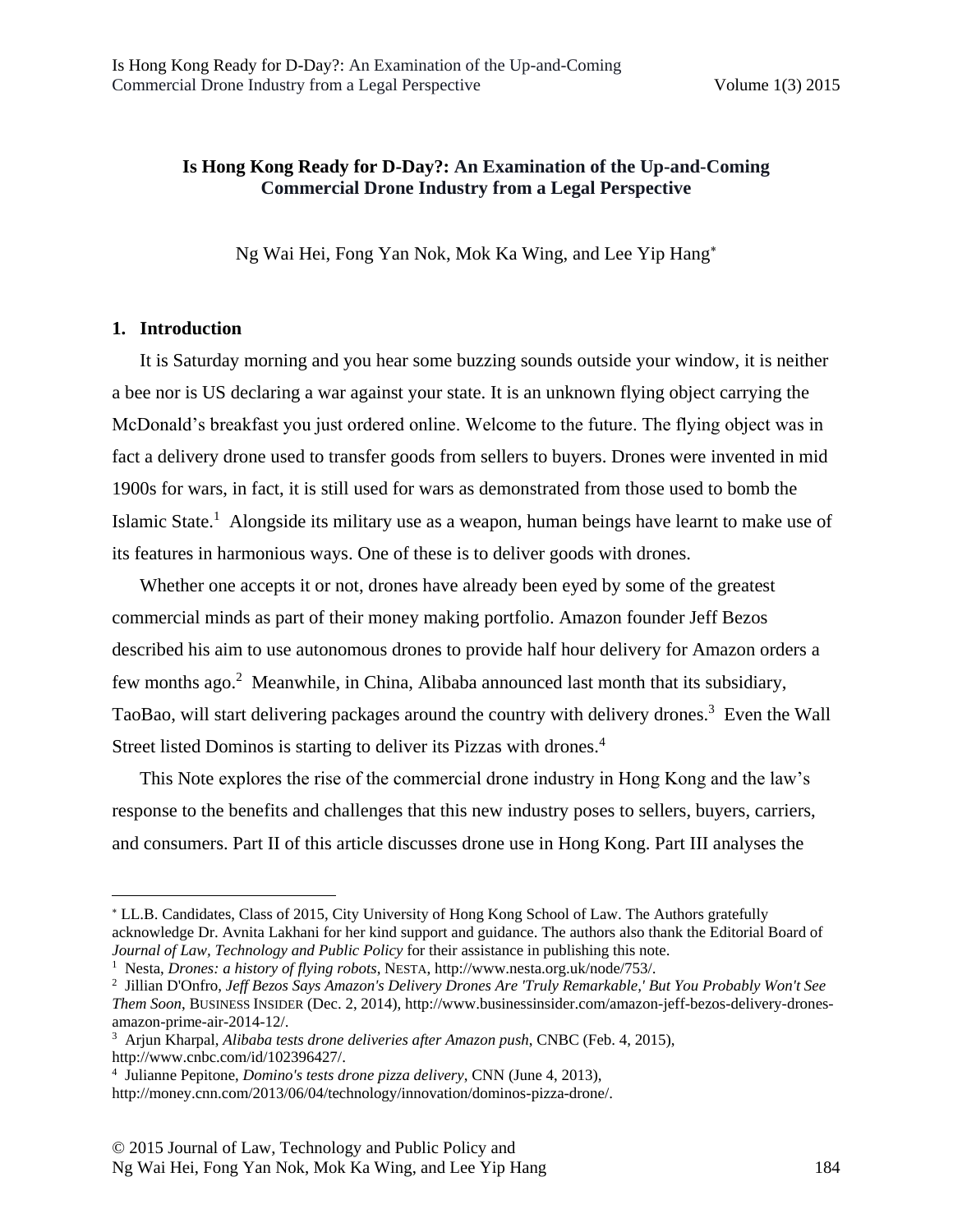legal status of Do-It-Yourself drones while Part IV focuses on Ready-To-Go drones. Part V evaluates the obligations for sellers of drone-related products. Part VI analyses the duties of Hong Kong sellers whom entrust drone carriers to carry and transport drones and Part VII reviews the duties of drone carriers who deliver goods. Finally, Part VIII provides concluding remarks.

# **2. Drone Use in Hong Kong**

Hong Kong is already home to approximately 5,000 recreational and commercial drones.<sup>5</sup> As echoed by many commercial law specialists, Hong Kong is a jurisdiction which shall witness enhanced commercial drone use because it is (i) a densely populated yet tech-savvy region comfortable with e-commerce; (ii) commercial drones shall alleviate traffic congestion and maximize delivery efficiency; (iii) Hong Kong is close to drone technology producers in Asia; and (iv) HK has a permissive regulatory regime for commercial drone operations.<sup>6</sup>

There are two major types of drones in Hong Kong. Do it yourself ('DIY') drones which are made by purchasing parts separately and those which are ready to go drones which are already built for sale.

# **2.1. Current Regulation of Drones in Hong Kong**

At the moment, the use of smaller drones which weigh below seven kilograms and do not use fuel are unregulated in Hong Kong. Meanwhile, persons who use drones for commercial purposes regardless of drone size and weight must apply to the Civil Aviation Department ('CAD') for the use of such drone. According to a press release from the CAD, the CAD is only concerned about safety requirements, insurance and model of the drone. In other words, so long as the commercial drone is safe, the delivery is ready to take off.<sup>7</sup>

<sup>5</sup> Editorial, *Drone Invasion Needs Regulation*, SOUTH CHINA MORNING POST (July 13, 2014),

http://www.scmp.com/comment/insight-opinion/article/1552895/drone-invasion-needs-regulation; Danny Lee, *Our Skies Are Within Reach…Of Everyone*, SOUTH CHINA MORNING POST (July 7, 2014),

http://www.scmp.com/news/hong-kong/article/1548079/hong-kongs-hands-regulations-prompt-growth-droneflying-amateurs

<sup>6</sup> Yuet Ming Tham, *Legal Issues Surrounding the Use of Commercial Drones in Hong Kong and Singapore*, SIDLEY AUSTIN LLP (Jan. 15, 2015), http://www.sidley.com/news/01-15-2015-privacy-data-security-and-informationlawupdate/.

<sup>7</sup> *See* Editorial, *supra* note 5; *see* also Danny Lee, *supra* note 5.

<sup>© 2015</sup> Journal of Law, Technology and Public Policy and Ng Wai Hei, Fong Yan Nok, Mok Ka Wing, and Lee Yip Hang 185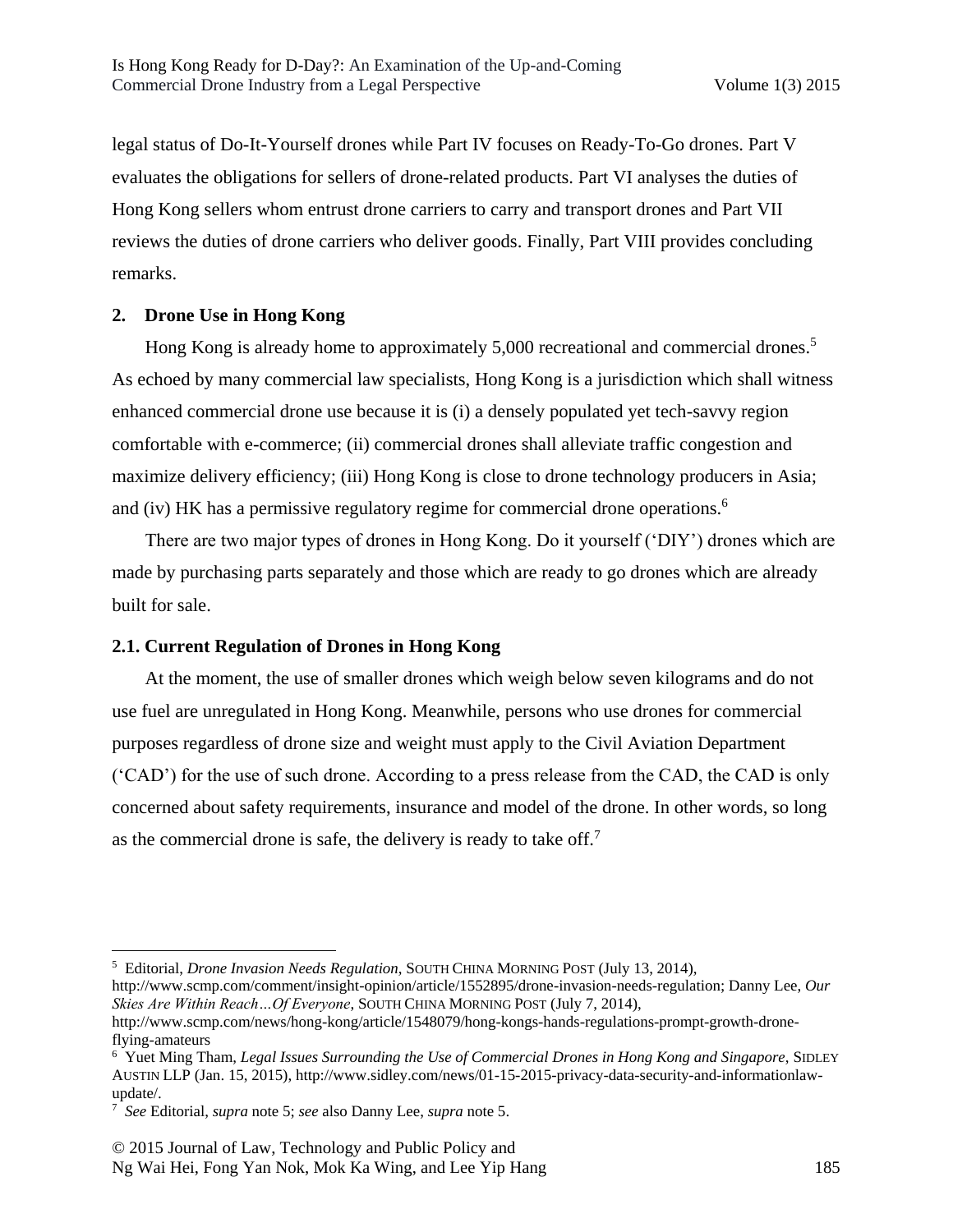# **3. Legal Status of Do It Yourself (DIY) Drones in Hong Kong**

### **3.1 Software and Hardware for DIY Drones**

As opposed to Europe, not many firms in Hong Kong sell ready-to-use drones. Small enterprises or tech-savvy youngsters may find readily made drones unaffordable. A cheaper way will be building one themselves. They would purchase constituent parts from brands, such as Airware<sup>8</sup> and DroneDeploy,<sup>9</sup> from tech-savvy shops in Sham Shui Po to build their own drones. These constituents include specific parts of hardware, software and cloud control.<sup>10</sup> For instance, Airware's operating system is assembling what Windows does for personal computers. It develops a flexible and cost-effective autopilot system which is a combination of software and hardware for the commercial drones market. Examples of hardware include cameras, radiation detection sensors and communications systems. There are companies specialising in manufacturing drones parts for different commercial applications, such as mapping, recreational photography, agriculture and delivery.

Assuming that some parts of the drone are now defective, it is necessary to know where redress can be sought. From the legal standpoint, all drone-related products are not land or things built on land, so these are personal property rather than real property. Personal property is defined as 'all the property that is left after real property has been subtracted from the class of property taken as a whole.<sup>11</sup> The hardware and the drone itself are clearly tangible chattels personal. But what about software? Is it tangible or intangible (choses in action)? The correct nature of software can be important in some legal contexts, namely taxation and sale of goods. For instance, section 2(1) of the Sale of Goods Ordinance ('SOGO') defines 'goods' as including all chattels personal other than things in action and money.<sup>12</sup>

The main question in relation to constituent parts of drones concerns the meaning of software. It is hard to determine whether software falls within the definition of 'goods'. If it does not, drone software providers may not be subject to the statutory implied terms, namely of quality and fitness for purpose. A similar question was considered in *St Albans City and District* 

<sup>8</sup> Airware official website, http://www.airware.com/.

<sup>9</sup> DroneDeploy official website, https://www.dronedeploy.com/.

<sup>10</sup> Peter Lansverk, *Nine drone startups that are changing the commercial landscape*, HACK THINGS (Aug. 12, 2013), http://www.hackthings.com/nine-drone-startups-that-are-changing-the-commercial-landscape/.

<sup>11</sup> LS SEALY AND RJA HOOLEY, COMMERCIAL LAW: TEXT, CASES AND MATERIALS 55 (4th ed. OUP, 2009).

<sup>&</sup>lt;sup>12</sup> Sales of Goods Ordinance (Cap. 26), s  $2(1)$ .

<sup>© 2015</sup> Journal of Law, Technology and Public Policy and Ng Wai Hei, Fong Yan Nok, Mok Ka Wing, and Lee Yip Hang 186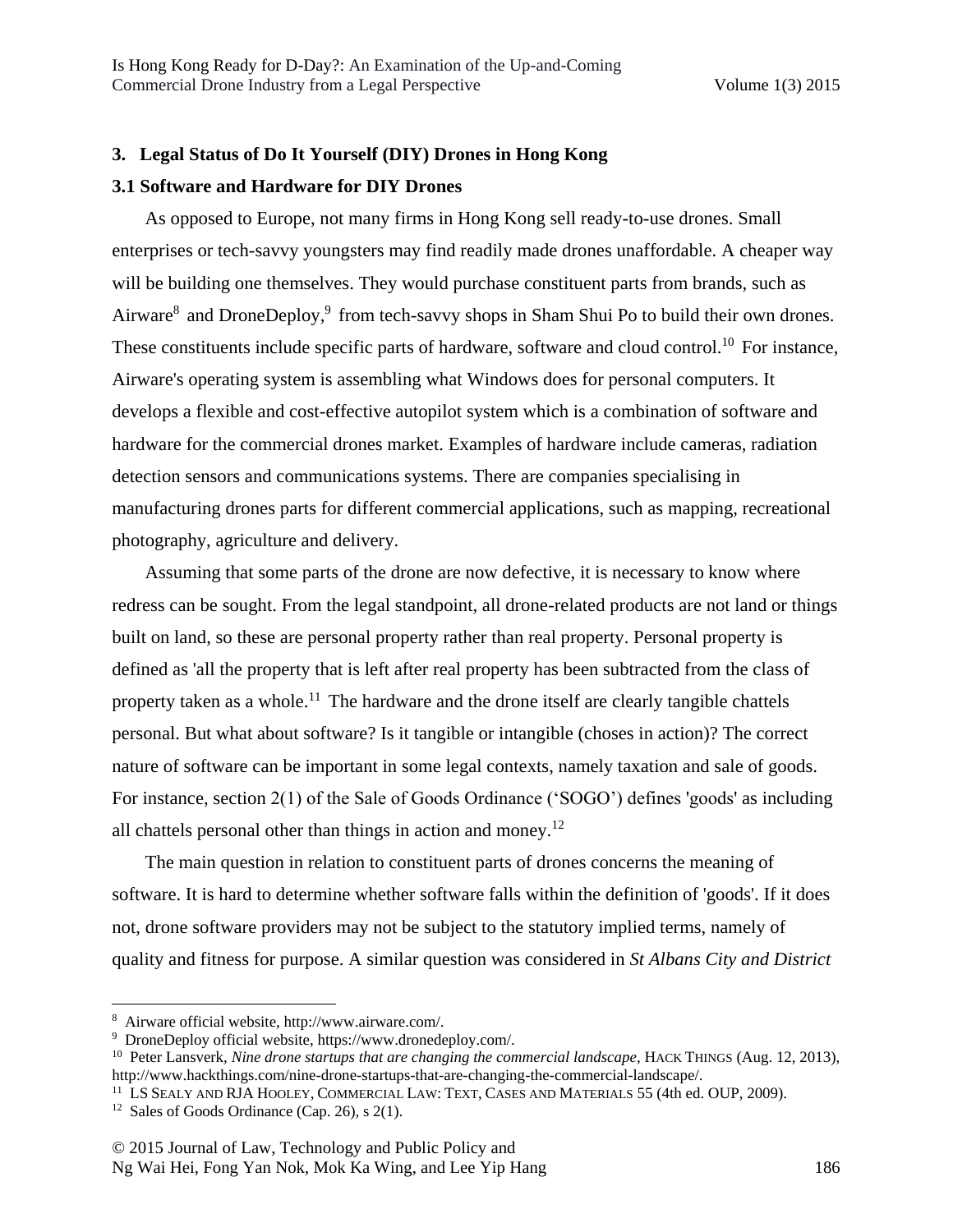*Council v International Computers Ltd,* <sup>13</sup> where the English Court of Appeal concluded that 'software' in the case refers to both the disk (tangible) and the program (intangible). In other words, even if parts like software were purchased separately by the drone owner, sellers of each of the parts have to account for SOGO.

# **3.2 Transactions Surrounding DIY Drones**

From the above, we know the sellers of various physical parts of drones are accountable for the quality of their goods under SOGO, it will be necessary to consider the liability of those who provide non-physical GPS or software for drones. In *Lee v Griffin*<sup>14</sup> the court stated that 'if the contract is intended to result in transferring for a price from B to A, a chattel in which A had no previous property, it is a contract for the sale of a chattel'.<sup>15</sup>

Many companies specialise in developing and updating drone specific software. They are not providers of the software per se but they are responsible for updating. For instance, DroneDeploy designs enhanced web-based management platform for drone users. Yet, the software is sold without a tangible carrier, such as a disk, it is not 'goods' within the SOGO definition.<sup>16</sup> So what governs these kind of contracts?

Practically, updating of software and GPS is tailor-made for specific drones according to the drone manufacturers' instructions. This will be the case where the work or skill involved goes wholly into the creation of the final product to be delivered as illustrated in the Benjamin's Sale of Goods.<sup>17</sup> Following the line of cases adopting this test,  $18$  it is most likely that the sales of the software with a tangible carrier and of the hardware are treated as a contract of sale of goods.

### **4. Legal Status of Ready-To-Go Drones**

As discussed above, in Hong Kong, DIY drones are governed by the Hong Kong Sale of Goods Ordinance  $(Cap 26)^{19}$  It is now worthy to consider the position of companies, such as

<sup>&</sup>lt;sup>13</sup> St Albans City and District Council v International Computers Ltd [1996] 4 All ER 481.

 $14$  (1861) 1 B. & S. 272.

<sup>15</sup> BENJAMIN'S SALE OF GOODS*,* para 1-047 (Michael G. Bridge, ed., 8th ed. Sweet & Maxwell, 2010).

<sup>16</sup> Sales of Goods Ordinance (Cap. 26), s 2(1); See St Albans City and District Council, *supra* note 14.

<sup>17</sup> See BENJAMIN'S SALE OF GOODS, *supra* note 15, para 1-047.

<sup>&</sup>lt;sup>18</sup> *Id.* para 1-047; Re Blyth Shipbuilding Co Ltd [1926] Ch. 494 (construction of ship); Cammell Laird & Co Ltd v. Manganese Bronze & Brass Co Ltd [1934] A.C. 402 (construction of ship's propellers); J Marcel (Furriers) Ltd v. Tapper [1953] 1 WLR 49 (fur jacket made to order); Deta Nominees Pty Ltd v. Viscount Plastic Products Pty Ltd [1979] V.R. 167 (plastic-moulding dies to customer's specification).

<sup>&</sup>lt;sup>19</sup> Sale of Goods Ordinance (Cap. 26), s 2.

<sup>© 2015</sup> Journal of Law, Technology and Public Policy and Ng Wai Hei, Fong Yan Nok, Mok Ka Wing, and Lee Yip Hang 187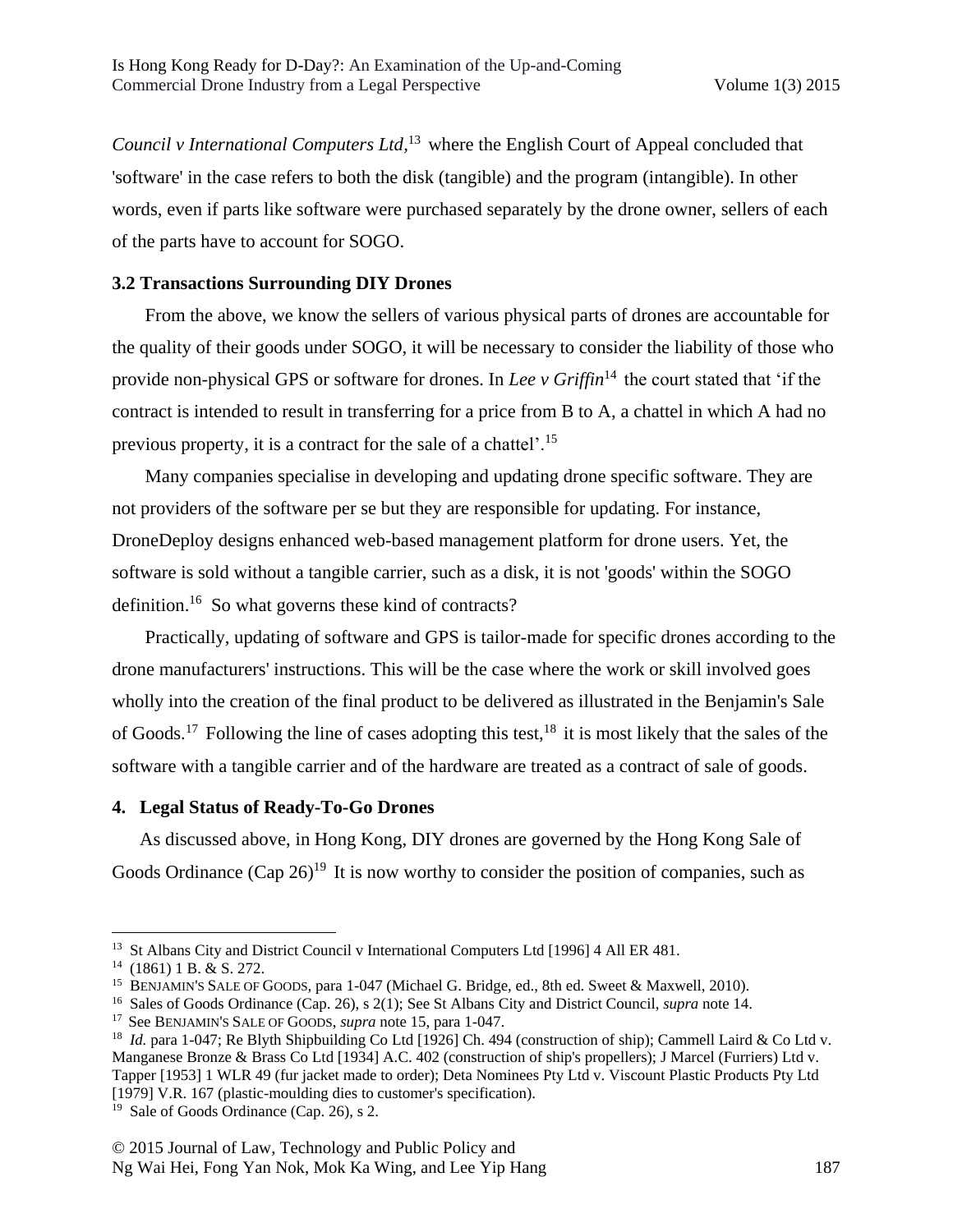$CyPhy Works<sup>20</sup>$  and DJI Innovations,<sup>21</sup> which focus on manufacturing ready to go drones. In relation to ready to go drones, there are two types of sellers, they include those who sell standard ready to go drones and others specialising in providing tailor made drones.

# **4.1 Standard Ready-To-Go Drones**

The sale of standard ready to go drones is governed under s.19 and s.20 of SOGO which largely depend on whether the specific drone is "deliverable".<sup>22</sup> SOGO and case law defines "deliverable" state as a state that the buyer is bound to take delivery under the contract.<sup>23</sup> A ready drone box set is an example of drone in deliverable state and thus section 20, rule 1 of SOGO is applicable. $24$ 

On the other hand, section 20, rule 2 of SOGO deals with specific goods that require the seller to perform further actions in putting them into a deliverable state.<sup>25</sup> This may be by email from the seller notifying that the good is ready for shipment. For instance, Parrot offers a range of optional accessories for their AR.Drones<sup>26</sup> and the drones can only be passed when the buyer has the notice of the accomplishment by Parrot to put the drones into specified configuration which the buyer has opted for.

# **4.2 Tailor Made Ready-To-Go Drones**

Some drone companies tailor make drones for customers.<sup>27</sup> They take orders from corporations to manufacture custom-made drones to meet specific requirements such as ones which could keep Pizzas warm for Dominos.<sup>28</sup> This will involve a sale of future goods by

<sup>20</sup> CyPhy Works official website, http://cyphyworks.com/.

<sup>&</sup>lt;sup>21</sup> 'The company was founded in 2006 by Frank Wang, then a student at the Hong Kong University of Science and Technology. It has emerged as the world's most popular consumer drone maker, at least by revenue.' See Ben Popper, *DJI is about to become the first billion dollar consumer drone company*, THE VERGE (Mar. 12, 2015), http://www.theverge.com/2015/3/12/8196413/dji-drone-funding-billion-dollar-sales/;

Hong Kong Dajiang Innovation Technology Co. Ltd. official website, http://www.dji.com/cn/.

<sup>&</sup>lt;sup>22</sup> Sales of Goods Ordinance (Cap. 26), s  $19$ , s  $20$ .

<sup>&</sup>lt;sup>23</sup> Sales of Goods Ordinance (Cap. 26), s 2(4); Underwood Ltd v Burgh Castle Brick & Cement Syndicate Ltd [1922] 1 KB 123.

<sup>&</sup>lt;sup>24</sup> Sales of Goods Ordinance (Cap. 26), s  $20r1$ .

<sup>&</sup>lt;sup>25</sup> Sales of Goods Ordinance (Cap. 26), s 20 r 2.

<sup>&</sup>lt;sup>26</sup> Parrot official website, with a list of optional extra that can be added the drones, http://cdn.ardrone2.parrot.com/.

<sup>&</sup>lt;sup>27</sup> Custom build program for commercial drones can be found in many drone manufacturer, for example RatFlight http://www.radflight.com/#!custom-builds/c1g1q/.

<sup>&</sup>lt;sup>28</sup> It is noted that some companies, such as DHL and Amazon, have their own research teams to manufacture drones to suit their own business models. See *DHL parcelcopter launches initial operations for research purposes,* DHL (Sep. 24 2014),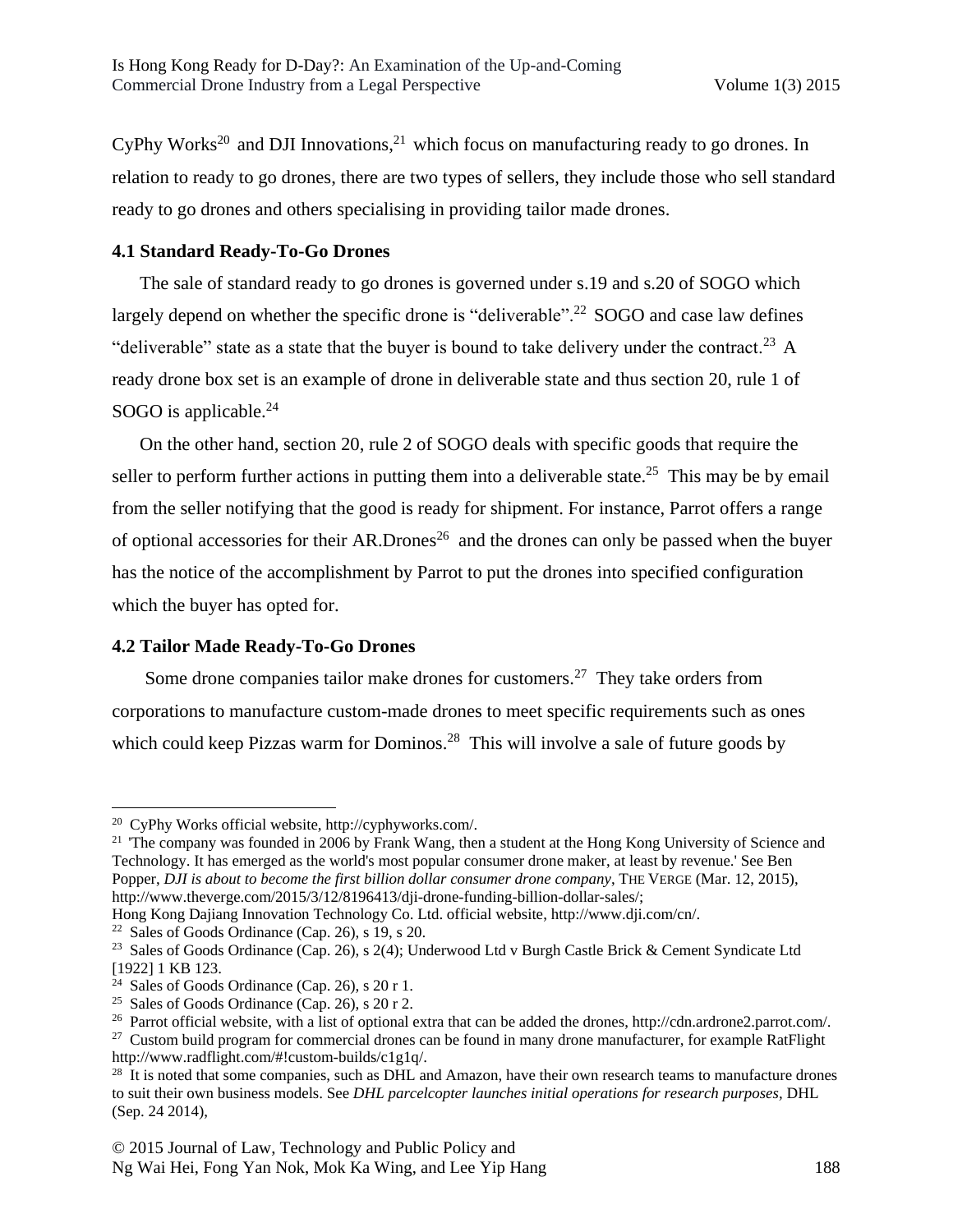description. 'Future goods' is defined as 'goods to be manufactured or acquired by the seller after the making of the contract of sale.<sup>29</sup> According to section 20, rule 5(1) of the SOGO, where there is a contract for the sale of drones "to be" manufactured by the seller, property in the drones will pass only when the manufacturing of the drone have been completed and that the seller has appropriated to the contract with assent of the buyer. $30$ 

'Appropriate' in the context of s.20 r.5 of the SOGO refers to more than a purely earmarking of goods or a mere setting apart of selection.<sup>31</sup> It is usually the last important and decisive act to be done by seller.<sup>32</sup>

Applying this definition, appropriation will be held to have been made only when the custom-made drones are completed and ready for delivery. An example is when the seller puts the drones onto shipment<sup>33</sup>, or when the seller has placed the drones in a designated place for picking up and the buyer has been informed and agrees to pick them up.<sup>34</sup>

### **5. Obligations for Sellers of Drones and Constituent Parts**

As established, in Hong Kong, sellers of both DIY drones and ready to go drones are governed by the implied terms in the Hong Kong Sale of Goods Ordinance (Cap 26).

# **5.1 Merchantable Quality**

Section 16 of SOGO deals with implied conditions as to quality and fitness.<sup>35</sup> As provided by s. 16(2) of SOGO, an implied condition concerning goods of merchantable quality<sup>36</sup> is

- (a) as fit for the purpose or purposes for which goods of that kind are commonly bought;
	- (b) of such standard of appearance and finish;
	- (c) as free from defects (including minor defects);
	- (d) as safe; and
	- (e) as durable,

http://www.dhl.com/en/press/releases/releases\_2014/group/dhl\_parcelcopter\_launches\_initial\_operations\_for\_resear ch\_purposes.html/; Amazon Prime Air, http://www.amazon.com/b?node=8037720011/.

<sup>&</sup>lt;sup>29</sup> Sales of Goods Ordinance (Cap. 26), s  $2(1)$ .

<sup>&</sup>lt;sup>30</sup> *Id.* at s 20 r 5(1); Elliott v Pybus (1834) 10 Bing 512(construction of machines).

<sup>&</sup>lt;sup>31</sup> Carlos Federspiel & Co SA v Charles Twigg & Co Ltd [1957] 1 Lloyd's Rep 240; Sales of Goods Ordinance (Cap. 26), s 20 r 5.

<sup>32</sup> Carlos Federspiel, *supra* note 31 at 255-256.

<sup>33</sup> See also Sales of Goods Ordinance (Cap. 26), s 20 r 5(2).

<sup>34</sup> See *supra* note 32 at 256.

<sup>&</sup>lt;sup>35</sup> Sales of Goods Ordinance (Cap. 26), s 16.

<sup>&</sup>lt;sup>36</sup> *Id.* s 2(5): Goods of any kind are of merchantable quality within the meaning of this Ordinance if they are-

as it is reasonable to expect having regard to any description applied to them, the price (if relevant) and all the other relevant circumstances; and any reference in this Ordinance to unmerchantable goods shall be construed accordingly.

<sup>© 2015</sup> Journal of Law, Technology and Public Policy and Ng Wai Hei, Fong Yan Nok, Mok Ka Wing, and Lee Yip Hang 189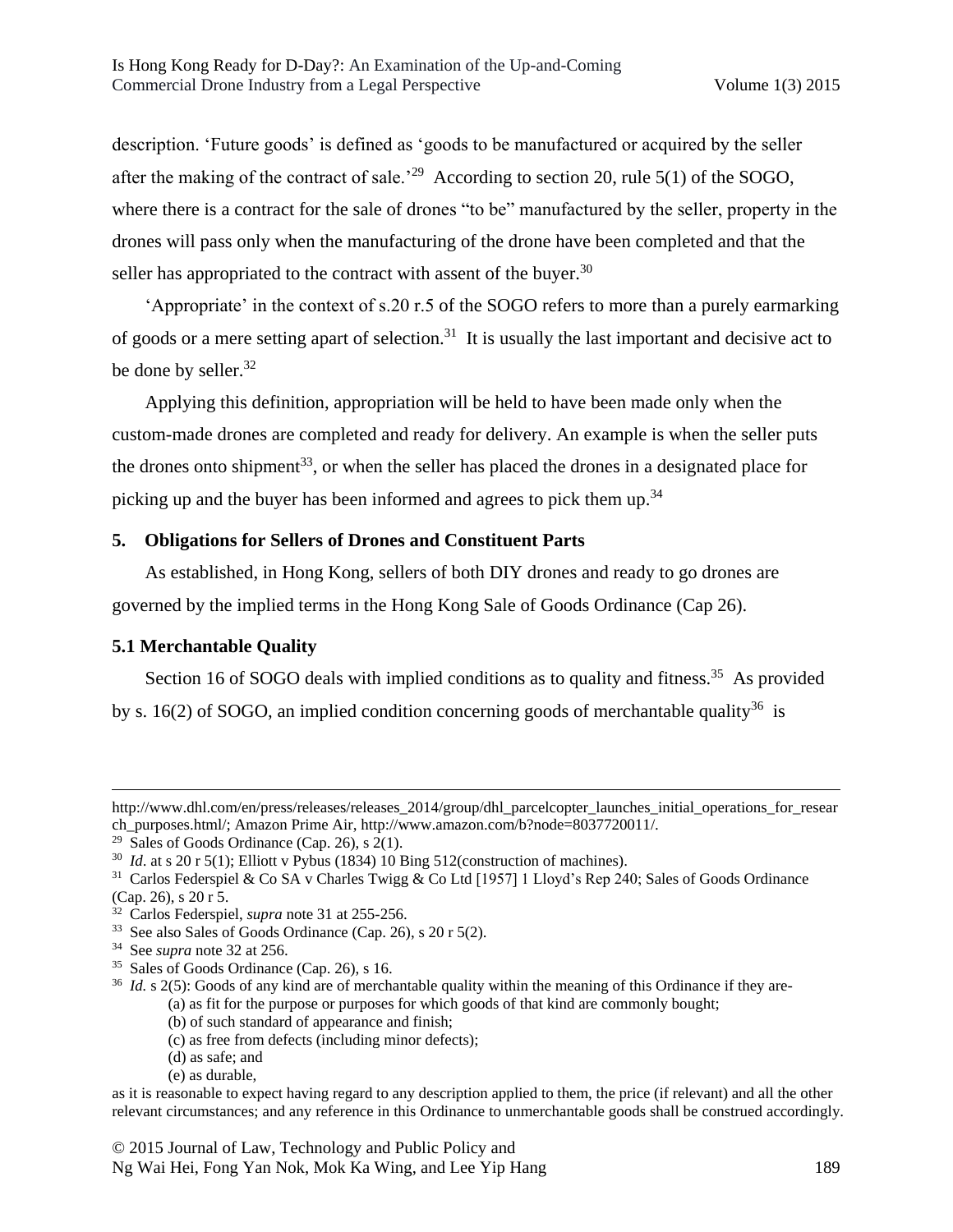imposed on sellers selling goods in the course of business.<sup>37</sup> In *Tung Ga Linen & Cotton (HK)*  Ltd,<sup>38</sup> the court gave the common law definition of 'merchantable quality' as 'goods of such quality and in such condition that a reasonable man, acting reasonably, would, after a full examination, accept the goods in the circumstances of the case in performance of his offer to buy them, whether he buys for his own or to sell again.'

The implication for both commercial drone and drone parts manufacturers is that the product they make must be safe and durable as it is expected from any similar products.<sup>39</sup> Neither the DIY drones nor readily made drones shall fall from high altitude as a result of poorly made parts or product.

#### **5.2 Fitness for Purpose**

Section 16(3) of the SOGO also implies the condition that the goods are reasonably fit for the purpose which buyer is relying on seller's skill.<sup>40</sup> A DIY consumer of software is relying on the software manufacturers to make sound software. Additionally, a readily made drone consumer expects the drone to be safe. Under this section, the mere fact that the seller followed the buyer's tailor made specification does not negate liability of creating products unfit for purpose. $41$ 

#### **5.3 Sale by Description**

Both drone constituent parts and readily made drones are sold by description. Under s.15 of SOGO, terms are implied to ensure that goods shall match the description.<sup>42</sup> In *Harlingdon & Leinster Enterprises Ltd v Christopher Hull Fine Art Ltd*, the Court of Appeal stated that description must be influential in the sale to such an extent that it constitutes an essential term or condition of the contract.<sup>43</sup> Given the fact that most readily available drones and drone constituent parts are sold online with descriptions attach, it seems that buyers do not have the

 $37$  *Id.* s 16(2).

<sup>38</sup> Tung Ga Linen & Cotton (HK) Ltd v Winnitex Investment Co Ltd [2006] HKEC 1373.

<sup>&</sup>lt;sup>39</sup> Safety and durability issues are examples of the most common major concerns for drone delivery identified by Google's top-rated futurist speaker Thomas Frey,

Thomas Frey, *37 Critical Problems that need to be Solved for Drone Delivery to become Viable*, FUTURIST SPEAKER (Jan. 27 2015), http://www.futuristspeaker.com/2015/01/37-critical-problems-that-need-to-be-solved-for-dronedelivery-to-become-viable/.

 $40$  Sales of Goods Ordinance (Cap. 26), s 16(3).

<sup>41</sup> Cammell Laird & Co Ltd v Manganese Bronze and Brass Co Ltd [1934] AC 402.

<sup>42</sup> Sales of Goods Ordinance (Cap. 26), s 15.

<sup>&</sup>lt;sup>43</sup> Harlingdon & Leinster Enterprises Ltd v Christopher Hull Fine Art Ltd [1991] 1 QB 564.

<sup>© 2015</sup> Journal of Law, Technology and Public Policy and Ng Wai Hei, Fong Yan Nok, Mok Ka Wing, and Lee Yip Hang 190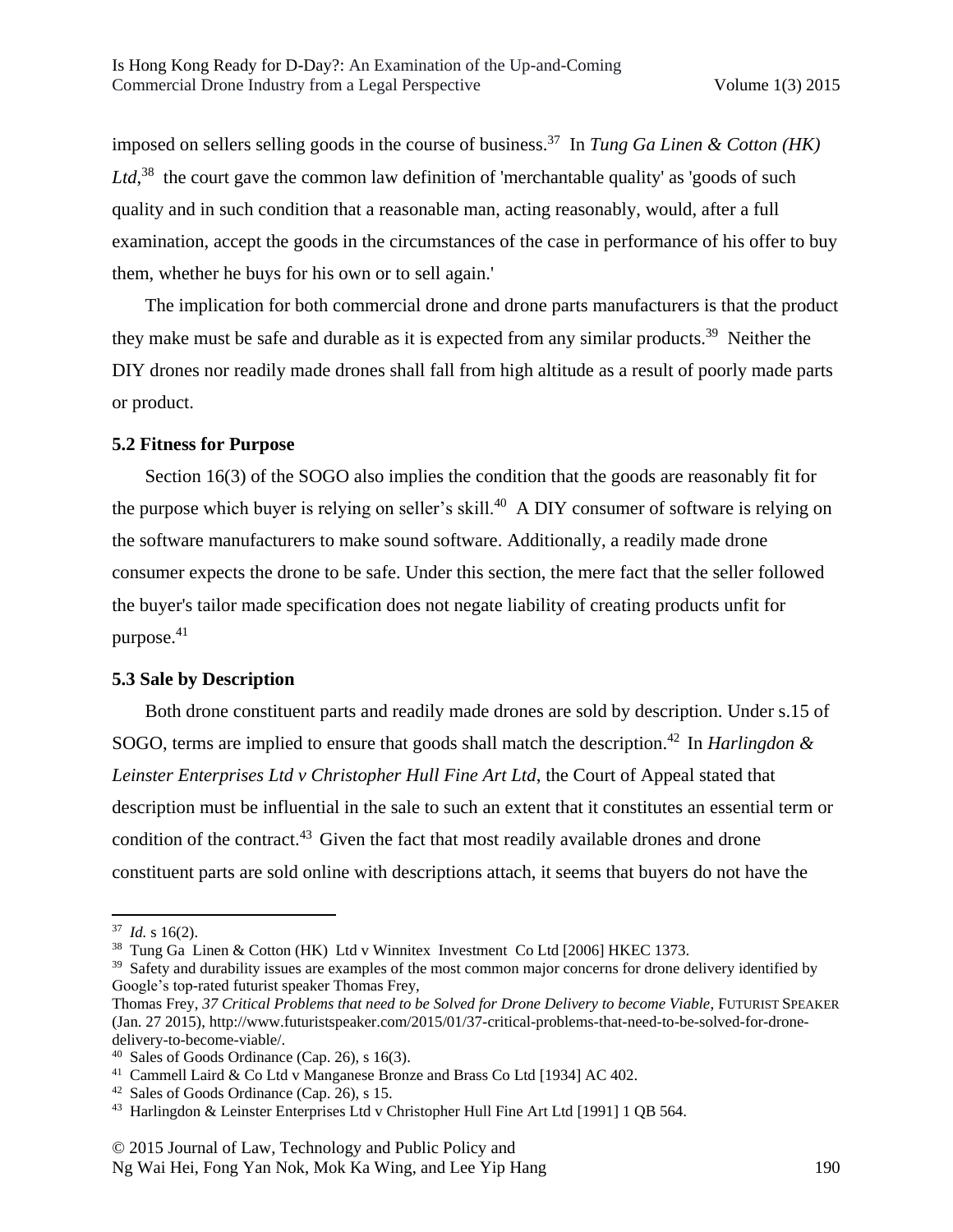chance to physically inspect the product, it is therefore certain that buyers greatly relied on the description and it is likely that such description forms an essential condition of the contract.

One of the most common descriptions about a drone is battery duration. What will happen if there is a slight variation of the actual flying time from the guaranteed one? In *Arcos, Limited Appellants v E.A. Ronaasen and Son Respondents,* <sup>44</sup> it was held that it is not sufficient that the goods are 'commercially within' the description as the correspondence between description and actuality must be exact. The buyer may be entitled to reject the drones on the ground that they did not conform to the description shown online.

Nevertheless, SOGO allows the parties to negate or vary by express agreement any terms implied by SOGO subject to s.11 of the Control of Exemption Clauses Ordinance.<sup>45</sup>

#### **5.4 Acceptance of the Drone and Its Related Parts**

There have always been disputes as to the exact point of time when buyers are deemed to have accepted goods. Flying the drone may be considered an act inconsistent with the ownership of the seller from sellers' perspective and therefore the buyer is deemed to have accepted the drones or its constituent parts as described in s.  $37(1)$ .<sup>46</sup> However, this subsection is subject to s. 37(2) which allows a buyer, without examination on the goods before, to have a reasonable opportunity to examine them before he is deemed to have accepted them.<sup>47</sup> By examination, it normally means flying the drones to test if the parts perform their functions conforming to the descriptions implied as conditions in the contracts and in the case of a readily made drone, it is flying properly. In any event, under s. 2A(1), no agreement or waiver can make a consumer of drone constituent or readily made drone lose their right to rely on s.  $37(2)$ .<sup>48</sup>

#### **6. Duties of Hong Kong Drone Sellers and Drone Carriers**

The commercial world is evolving at a rapid speed. Not only are goods evolving, the old school ways of delivering by trucks or ships is also evolving. For instance, the German postal courier DHL began to deliver medical and food supplies to places with low accessibility.<sup>49</sup>

<sup>44</sup> [1933] A.C. 470.

<sup>45</sup> Sales of Goods Ordinance (Cap. 26), s 57; Control of Exemption Clauses Ordinance (Cap. 71), s 11.

 $46$  Sales of Goods Ordinance (Cap. 26), s 37(1).

 $47$  Sales of Goods Ordinance (Cap. 26), s 2A(1), s 37(2).

<sup>48</sup> *Id,* s 37(3).

<sup>49</sup> Danielle Elliot, *DHL Testing Delivery Drones*, CBS NEWS (Dec. 9, 2013), http://www.cbsnews.com/news/dhltesting-delivery-drones/.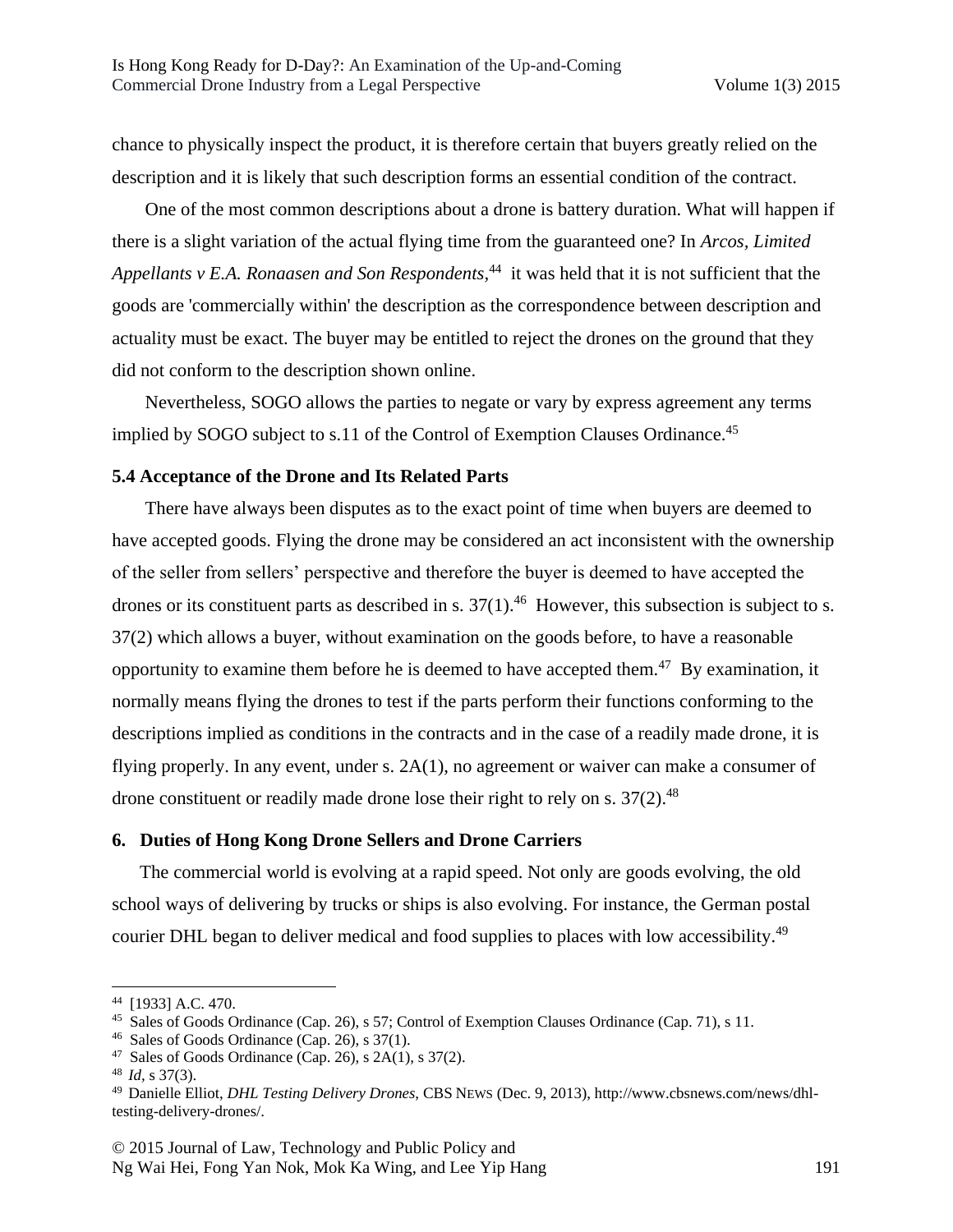Businessmen would of course opt for drone couriers for their lower cost and quicker delivery in beating the busy traffic and labour costs. This part aims to analyse the risks of delivering by drones and analyse liability for both sellers who engage drone carriers and drone carrier themselves.

# **6.1 Practical Challenges of Engaging Drone Carriers**

# **6.1.1. Risks**

As drones are tiny compared to giant vessels and vehicles, they are more fragile in response to risks during delivery. As to the drone itself, the battery life is the greatest concern.<sup>50</sup> Durability of the Battery is dependent on the weight of goods delivered, the altitude at which the drone is flying at and the drag coefficient. Battery may exhaust during delivery and thus goods may be delivered late or even destroyed as a result of free fall.

Other risks include threats from animals. Reports indicate that drones may be attacked by birds.<sup>51</sup> Additionally, thieves may attempt to take down drones so as to appropriate the goods being delivered.<sup>52</sup> Last but not least, weather conditions may cause delay and extreme weather conditions such as heavy downpour, thunderstorm and typhoon may lead to the malfunctioning of the drones. The rainwater will damage goods if goods are not properly packed.

### **6.1.2 Possible Solutions**

The drone delivery companies should not solely rely on GPS or other technologies during the delivery process. To exercise reasonable care, the companies should try to carry out investigation to make sure that there will not be too many birds obstructing the delivery process before route planning. Also, the companies should prevent delivering goods by drones under extreme weather conditions. Even though the delivery is needed, the companies should make sure that the delivery will be successful by installing different accessories etc. To tackle the

http://www.wsj.com/articles/technical-hurdles-delay-drone-deliveries-1426867441/.

<sup>51</sup> Rob Walker, *Birds vs. Drones: The Battle for the Skies Continues* (Oct. 15, 2014), https://www.yahoo.com/tech/birds-vs-drones-the-battle-for-the-skies-continues-99998606684.html/; Megan Garber, *Another Problem for Amazon's Delivery Drones? Angry Birds,* THE ATLANTIC (Dec. 5, 2013), http://www.theatlantic.com/technology/archive/2013/12/another-problem-for-amazons-delivery-drones-angrybirds/282082/.

 $\overline{\phantom{a}}$ <sup>50</sup> Jack Nicas, *Technical Hurdles Delay Drone Deliveries*, WALL STREET JOURNAL (Mar. 20, 2015),

<sup>52</sup> Jeff John Roberts, *Can You Shoot Down a Drone on Your Land? New Incident Raises Self-defense Questions* (Oct. 1, 2014), https://gigaom.com/2014/10/01/can-you-shoot-down-a-drone-on-your-land-new-incident-raises-selfdefense-questions/; Daniel Terdiman, *No, You Can't Shoot Down Drones Over Your House* (Feb. 18, 2015), https://gigaom.com/2014/10/01/can-you-shoot-down-a-drone-on-your-land-new-incident-raises-self-defensequestions/.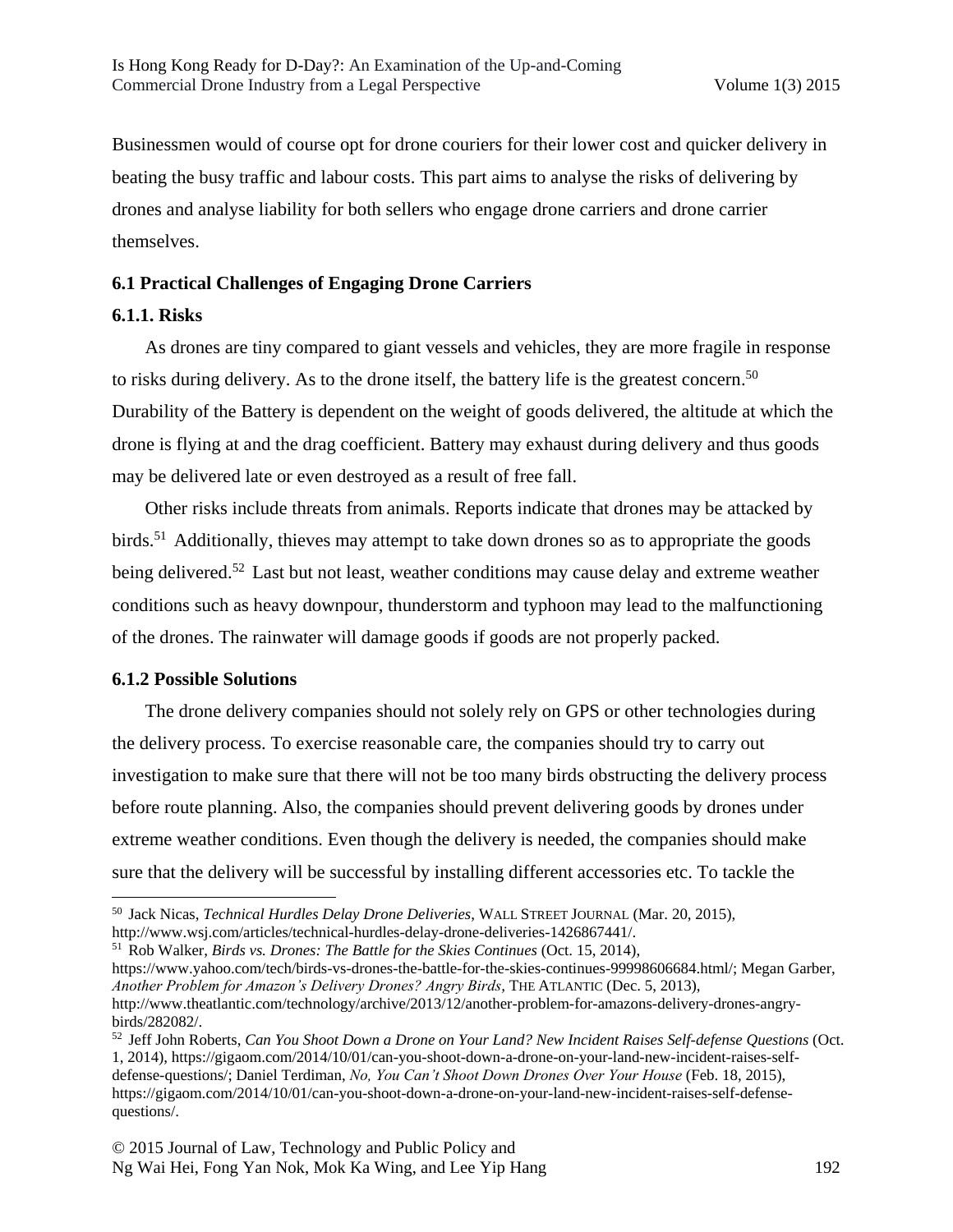weather and animals' attack problems, companies can consider using parachutes to protect the goods so that the goods and the drones can be landed safely.

Indeed there is a system introduced in Mexico recommending the use of parachute during the delivery process.<sup>53</sup> As to the preservation of the goods, when delivering food the companies may consider adding a small pack of preservative or designing an insulated box particularly for food delivery. Moreover, the companies should allocate manpower to patrol along the planned route to prevent people from taking down the drones. Flight recorder with GPS and camera system can be installed to track the drones to get back the goods or locate the person attempting to appropriate the goods. Most importantly, the companies may insert exclusion clauses in the contract so as to limit liability.

#### **6.2 Liability of Sellers Who Entrust Drone Carriers**

The starting point is that under s.34 of the SOGO, delivery is presumed by the seller giving the contract goods to a carrier who is to transmit them to the buyer.<sup>54</sup> Nevertheless, sellers still have to take precautions when engaging a drone courier. These duties exist both pre-delivery and upon arrival.

### **6.2.1 Pre-Delivery**

 $\overline{\phantom{a}}$ 

For sellers, one of the most important concerns in entrusting drone carriers is the increase in liability, it is worthy to address this concern. Under s.34 (1) of SOGO, the general rule is that if the seller is authorized or required to send the goods to the buyer, delivery of the goods to a carrier, whether named by the buyer or not, for the purpose of delivering the goods to the buyer is prima facie deemed to be a delivery of the goods to the buyer.<sup>55</sup> This is because a carrier is generally viewed as an agent of the buyer to take delivery.<sup>56</sup> The exception to this general rule is when the drone carrier is an employee or agent of the seller. In *Gailbraith v Block*, since both parties agreed that the carrier was the "seller's agent" instead of the buyer's agent, mere delivery

<sup>53</sup> Darwin Aerospace, *The First World's First Airborne Mexico Food Delivery System* (2012), http://www.darwinaerospace.com/burritobomber/.

<sup>54</sup> Sales of Goods Ordinance (Cap. 26), s 34.

<sup>55</sup> Sales of Goods Ordinance (Cap. 26), s 34(1); BENJAMIN'S SALE OF GOODS, *supra* note 15, at paras 8-014, 19-011, 20-002, 21-072

<sup>56</sup> CHITTY ON CONTRACTS: HONG KONG SPECIFIC CONTRACTS, 984 para 11-338 (Sweet & Maxwell, 2013); Hammer and Barrow v Coca-Cola [1962] NZLR 723,730.

<sup>© 2015</sup> Journal of Law, Technology and Public Policy and Ng Wai Hei, Fong Yan Nok, Mok Ka Wing, and Lee Yip Hang 193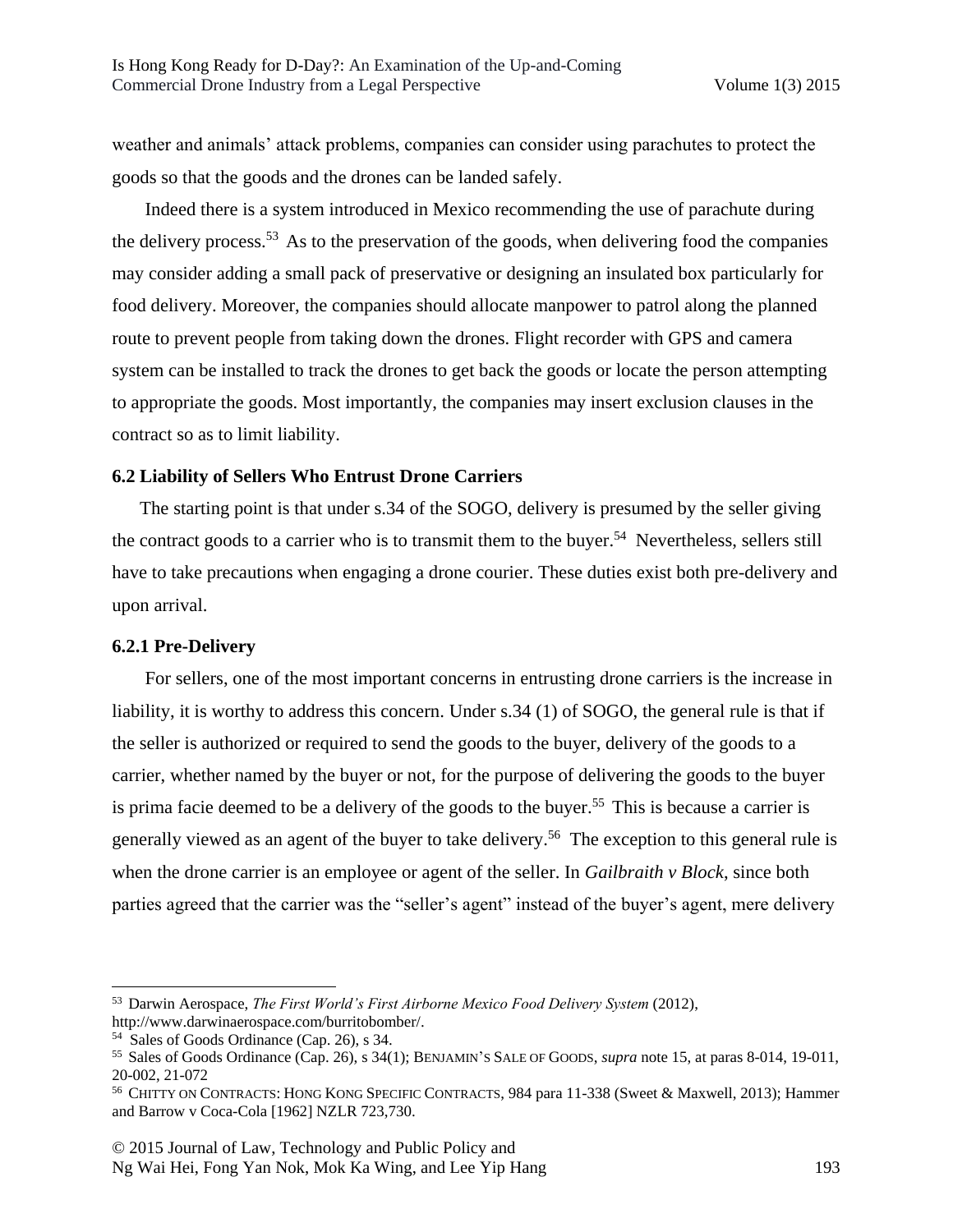of goods to the carrier did not constitute delivery.<sup>57</sup> In short, so long as the drone carrier is not an employee or agent of the seller, the carrier will be viewed as the buyer's agent. The seller only needs to deliver the goods to the drone carrier to invoke a delivery.

Sellers can entrust drone carriers before which a delivery contract must be entered into. Under s.34 (3) of SOGO, unless the contract states differently, the seller must take into account the nature of goods and other circumstances to make a "reasonable" contract with the carrier on behalf of the buyer.<sup>58</sup> If the seller does not or omits to do so, and the goods are lost or damaged in the course of transit, the buyer may decline to treat the delivery to the carrier as a delivery to himself or may hold seller responsible for damages.<sup>59</sup>

The test for "reasonable" was discussed in *Thomas Yung & Sons Ltd v Hobson & Partners.* 60 In that case, the seller sold some electric engines and engaged a train company as carrier. The delivery contract stated that the delivery was at "owner's risk". The engines were damaged during the train delivery because the engines were not properly strapped to the carriages. The Court held the buyer was entitled to refuse to accept the machines because the seller failed to make "reasonable" contract in opting for delivery under "company's risk" rather than "owner's risk".

It is therefore necessary for businesses entering into such contracts to negotiate reasonable terms on behalf of the buyer such as requiring the delivery to be made at the "drone delivery company's risk". Circumstances peculiar to drone delivery include strapping the goods tight to the drone itself, wrapping the drone properly to ensure it will not be pecked by birds and ensuring the environmental lapse will not affect quality of goods.

### **6.2.2 Upon Arrival**

Now that the drone delivery contract has been entered into and the delivery drone arrives at the balcony of the buyer's home, what is next? Section 36(2) of SOGO provides that a buyer should be given a reasonable opportunity to examine goods for the purpose of ascertaining whether they are in conformity with the contract. $61$ 

<sup>57</sup> *Gailbraith v Block* [1922] 2 KB 155.

<sup>58</sup> Sales of Goods Ordinance (Cap. 26), s 34(3).

<sup>59</sup> CHITTY ON CONTRACTS: HONG KONG SPECIFIC CONTRACTS, *supra* note 56 at 984 para 11-340.

<sup>60</sup> [1949] 65 TLR 365.

 $61$  Sales of Goods Ordinance (Cap. 26), s 36(2).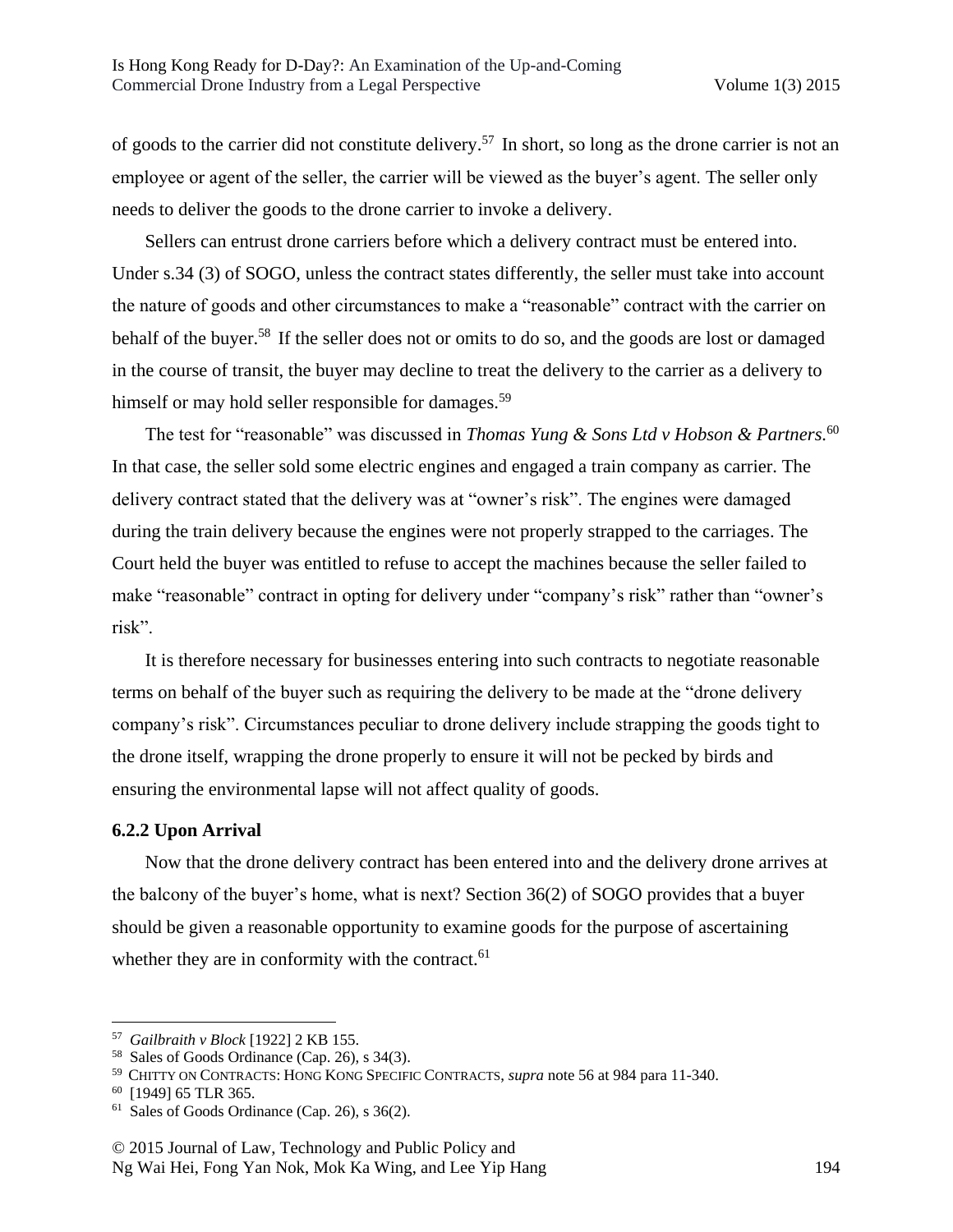This seems to be a difficult condition for drone deliveries because drones are only designed to follow GPS systems and drop goods. In this light, parties may need to add terms in their contract to displace of this requirement. Now the goods have arrived, but some of it might have been eaten by birds or turned bad because of the cold weather in high altitude, who bears the risk?

Under section 35 of the SOGO, the rule is that the seller must bear any loss of deterioration which occurs due to extraordinary or unusual circumstances during transit; meanwhile the buyer must accept goods which only underwent ordinary wear and tear.<sup>62</sup>

In effect, if the goods are indeed pecked by birds or damaged because of a high altitude, the seller will bear such risks. Whereas if the subject of the delivery is McDonald's ice-cream and it melts during the drone delivery, the buyer shall bear such risk.

### **7. Duties of Drone Carriers in Hong Kong**

Drone Carrier business seems to be lucrative. However, similar to other delivery services, it is important for drone carriers to understand their responsibility towards their clients.

#### **7.1 Duty of Drone Carrier as Bailee**

Aside from the drone carrier's responsibility as a contractual party to the delivery contract, they also assume the position of bailees. Drone carriers are bailees because they (a) take possession of chattels; (b) consent to the possession of chattels;<sup>63</sup> and (c) the seller retains superior interest of the chattel. Holt CJ had suggested six types of bailment in *Coggs v Bernard.* <sup>64</sup> In fact, generally bailment is divided into two categories, namely gratuitous bailment and bailment for rewards.<sup>65</sup> Applying the general categorization, the type of bailment of the drone delivery industry is bailment for rewards since the drone carriers will charge either the buyers or the sellers the shipment fees<sup>66</sup> and such charge is considered a reward.

 $\overline{\phantom{a}}$ 

<sup>65</sup> See LS SEALY AND RJA HOOLEY, *supra* note 11, at 80-81.

# Ng Wai Hei, Fong Yan Nok, Mok Ka Wing, and Lee Yip Hang 195

<sup>62</sup> *Id.* s 35; *Bull v Robinson* [1854] 10 Exch 342, 346; See *supra* note 56 paras 6-017, 18-222, 19-114, 20-089, See *supra* note 57 986 para 11-344.

<sup>63</sup> See LS SEALY AND RJA HOOLEY, *supra* note 11, at 78-79.

 $64$  (1703) 2 Ld Raym 909; The six types of bailments suggested by Holt CJ in the case are: (1) depositum; (2) commodatum; (3) locatio et conduction; (4) Latin vadium; (5) when goods or chattels are delivered to be carried, or something is to be done about them for a reward to be paid by the person who delivers them to the bailee, who is to do the things about them and (6) when there is a delivery of goods or chattels to somebody, who is to carry them, or do something about them gratis, without any rewards for such his work or carriage.

<sup>66</sup> It is estimated that the average shipment fee by using drones can be low as US\$2. See D'Onfro, *supra* note 2.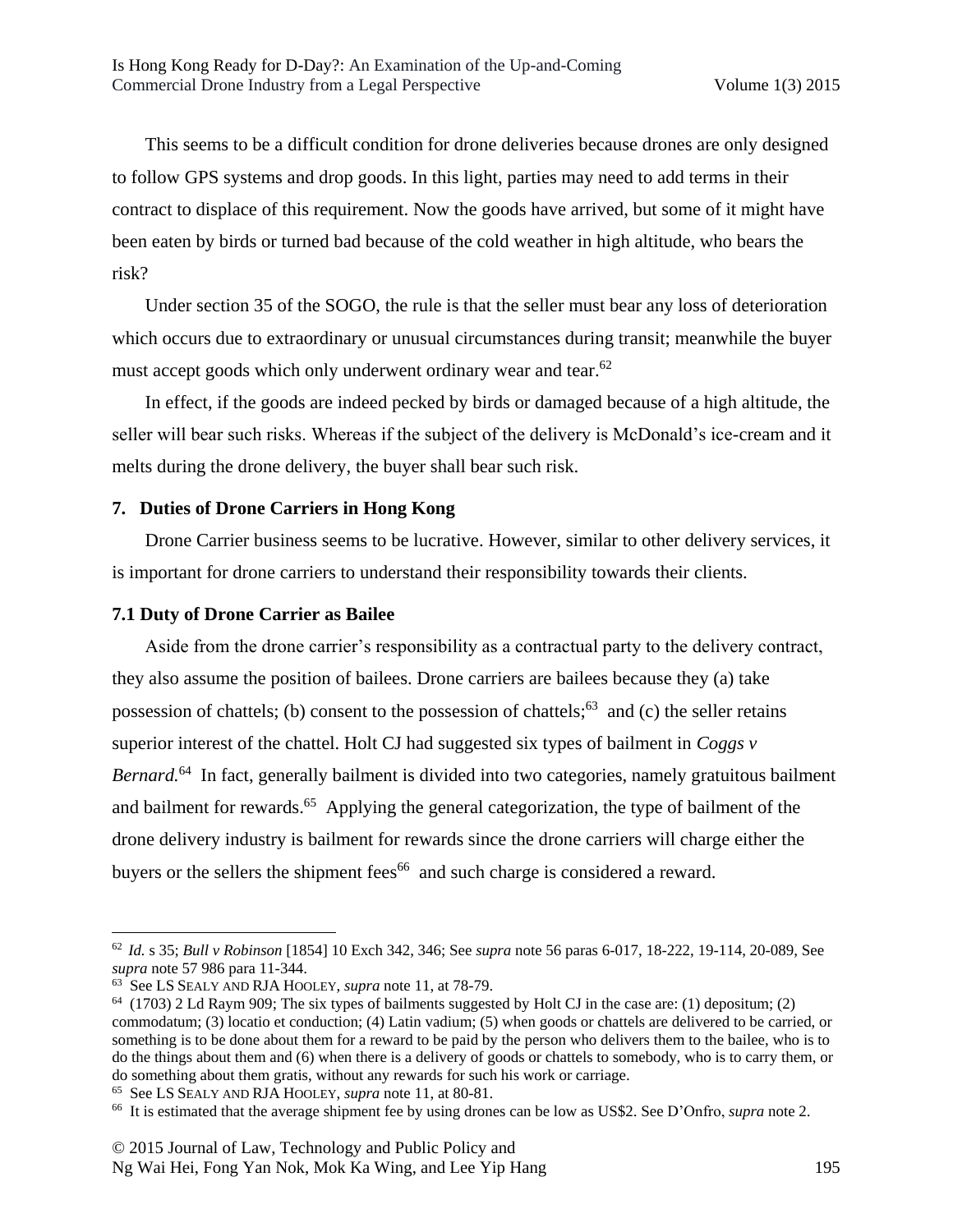According to *Ashby v Tolhurst,* <sup>67</sup> the court held that possession is needed to prove that there is bailment. Usually the drone carriers will obtain chattels that have to be delivered in advance and this is actual possession. Therefore the first element is satisfied.

The bailees' consent is necessary according to *The Pioneer Container.* <sup>68</sup> The drone carriers and their clients will usually enter into contracts beforehand and this shows that the drone carriers consent to the possession of chattels.

As the drone carriers are obliged to either return the chattels or to deal with them as instructed by their clients – the bailors. $^{69}$  This element is also satisfied.

#### **7.2 Liability of Drone Carriers as Bailees**

Drone carriers have to fulfill their duties as bailees. As they are common carriers, the liability will be a strict one unless there are unexpected circumstances such as Act of God. If there is the deviation of the conduct in the bailment the carriers can be sued for repudiatory breach, conversion and restitution. To discharge its duties, the company has to satisfy the reasonable care requirement as suggested by *Houghland v RR Low (Luxury Coaches) Ltd,* <sup>70</sup> where the court held that the bailee's standard of care is determined by the circumstances of the particular case. Apart from these, the nature of the goods being delivered may result in a different standard of care. Some countries such as Russia are now trying using drones to deliver food like pizza.<sup>71</sup> The food may go bad if it takes a long time to deliver or the weather is extremely hot. By applying *China Pacific SA v Food Corporation of India (The Winson)*<sup>72</sup> the bailees have the duty to preserve the food.

There are many cases concerning the duties of delivery companies as bailees all over the world, including Hong Kong. Usually the ubiquitous problem that the delivery companies facing is theft. In addition to theft, the perishability of the goods is also one of the many concerns. The standard of the care varies due to the different surrounding circumstances of the case like the nature of the good and the precaution measures the delivery companies had taken. For instance,

 $\overline{\phantom{a}}$ 

Ng Wai Hei, Fong Yan Nok, Mok Ka Wing, and Lee Yip Hang 196

<sup>67</sup> [1937] 2 KB 242.

<sup>68</sup> [1994] 2 AC 324.

<sup>69</sup> JUDITH SIHOMBING, COMMERCIAL LAW IN HONG KONG (LexisNexis, 2013) 421.

<sup>70</sup> [1962] 1 QB 694.

<sup>71</sup> *Your Drones Arrived! Russian Pizzeria Launches Unmanned Delivery*, RT.COM (Jun. 23, 2014), http://rt.com/news/167936-russia-drones-pizza-delivery.

<sup>72</sup> [1982] AC 939.

<sup>© 2015</sup> Journal of Law, Technology and Public Policy and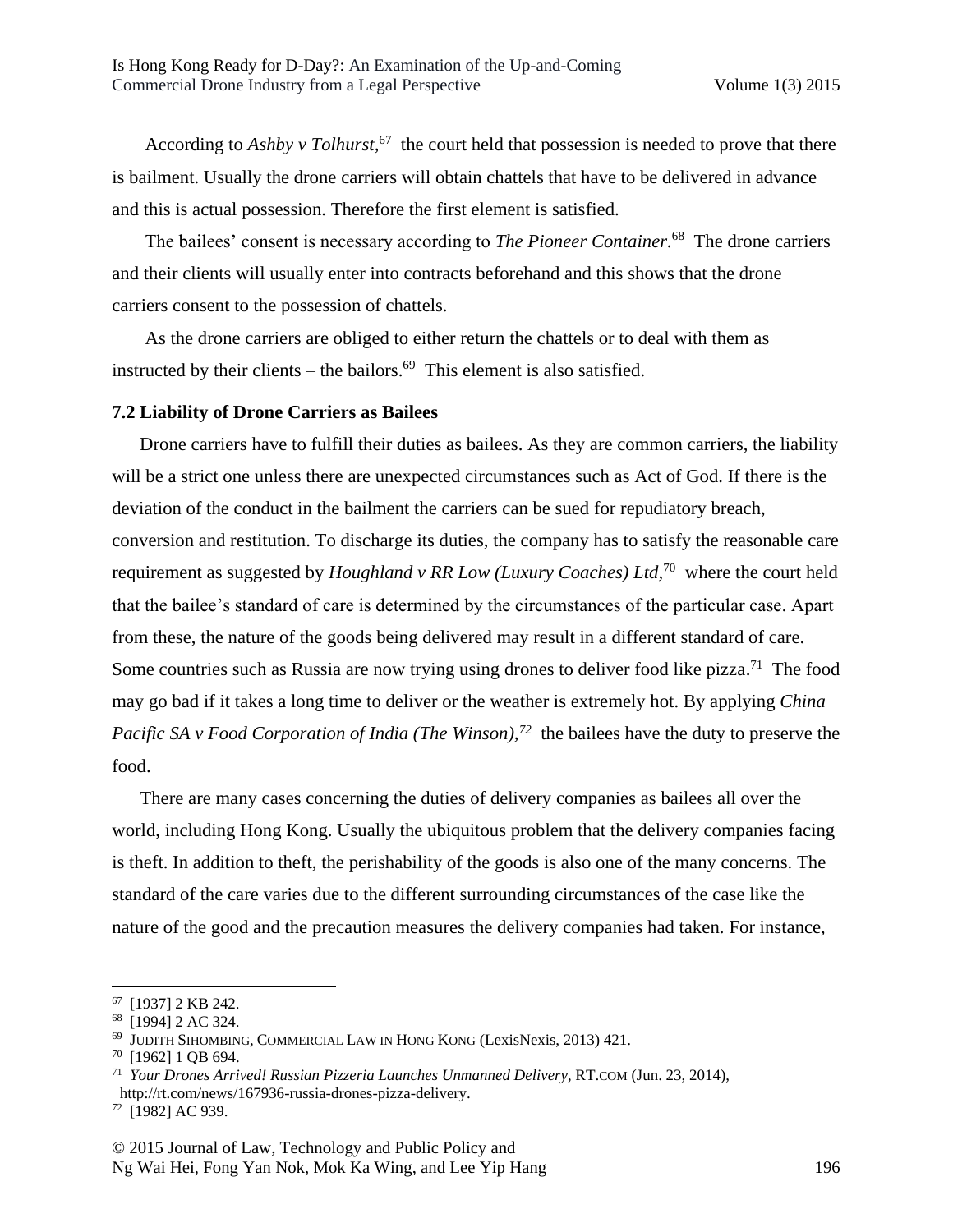in *China Pacific SA v Food Corporation of India (The Winson)*<sup>73</sup> concerning the delivery of wheat, the court held that the bailee owed a duty to take measures to prevent the wheat from deteriorating.<sup>74</sup> In *Berthier Godown Ltd v Cheung Lee Warehouse and Transportation Ltd,* 75 where some of the bailor's newsprint sustained damage from water escaping from an overhead duct, the court held that the bailee failed to prove that appropriate care was exercised.

Although the standard of care varies from case to case, one important guideline can be concluded from *Dense Billion Limited v Hui Ting Sung and Others. <sup>76</sup>* The court, by applying *Pitt Son & Badgery Ltd v Proulefco SA<sup>77</sup>*, held that despite slight foreseeable risk of loss it is impossible for the bailee to say that precaution measures need not be taken.<sup>78</sup> When taking this case into consideration, what are the foreseeable risks of loss during the drone delivery process? How can the drone delivery companies fulfill the reasonable standard requirement?

On top of that, under the law, it is the responsibility of sellers (bailors) to deliver goods and not to interfere with their lawful possession of goods after delivery. The seller (bailor) owes a duty to inform the drone carrier (bailee) if the goods are dangerous and to ensure that the goods are of merchantable quality and fit for purpose.<sup>79 80</sup> Failure to inform the drone carriers the danger of the goods means the seller (bailor) will be liable to losses suffered by the buyer. On contrary, if the drone carriers neglect the warning, the seller (bailor) will not be liable. This is important because drones are vulnerable to surroundings including birds and wind as aforementioned. Additionally, additional measures may need to be taken when drone carriers deliver hazardous items such as chemicals like pesticides or fertilizers, measures to stabilise the drone may have to be taken to reduce the risk of explosion as a result of a shaky drone.<sup>81</sup>

 $\overline{\phantom{a}}$ 

<sup>78</sup> *See* D'Onfro, *supra* note 2.

<sup>73</sup> [1982] AC 939.

<sup>74</sup> China Pacific SA*, supra note 73,* headnote*.*

 $75$  [1985] 2 HKC 1.

<sup>76</sup> [1996] 2 HKLR 107.

<sup>77</sup> (1984) 52 ALR 389.

<sup>79</sup> Derbyshire Building Co Pty Ltd v Becker (1962) 107 CLR 633.

<sup>80</sup> BRENDAN PENTONY, STEPHEN GRAW, DAVID PARKER AND KETURAH WHITFORD, UNDERSTANDING BUSINESS LAW  $(6<sup>th</sup>$  edn, LexisNexis, 2013) 624.

<sup>81</sup> Drones are used in agriculture nowadays. See Jason Koebler, *Drones Will Revolutionize Farming First Not Delivery* (Dec. 16, 2013), http://motherboard.vice.com/blog/drones-will-revolutionize-farming-first-not-delivery/.

<sup>© 2015</sup> Journal of Law, Technology and Public Policy and Ng Wai Hei, Fong Yan Nok, Mok Ka Wing, and Lee Yip Hang 197